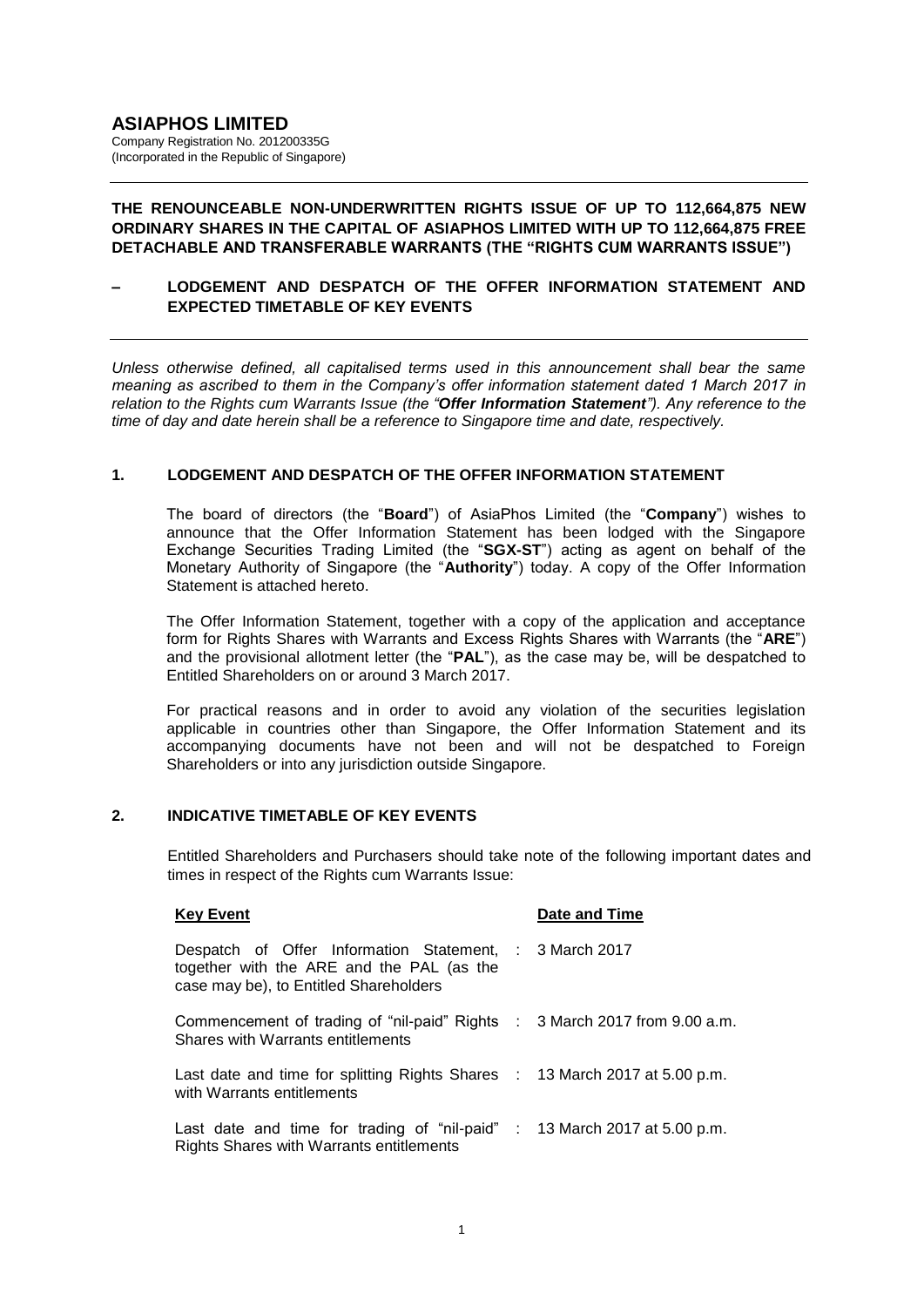| Last date and time for acceptance and : 17 March 2017 at 5.00 p.m.<br>payment for the Rights Shares with Warrants                                                                                                                                 | (9.30 pm for Electronic Applications<br>through ATM of Participating Banks)                               |
|---------------------------------------------------------------------------------------------------------------------------------------------------------------------------------------------------------------------------------------------------|-----------------------------------------------------------------------------------------------------------|
| Last date and time for renunciation and : 17 March 2017 at 5.00 p.m.<br>payment for the Rights Shares with Warrants                                                                                                                               |                                                                                                           |
| Last date and time for application and payment :<br>for Excess Rights Shares with Warrants                                                                                                                                                        | 17 March 2017 at 5.00 p.m.<br>(9.30 pm for Electronic Applications<br>through ATM of Participating Banks) |
| Expected date for issuance of Rights Shares : 24 March 2017<br>and Warrants                                                                                                                                                                       |                                                                                                           |
| Expected date for crediting of Rights Shares : 24 March 2017<br>and Warrants                                                                                                                                                                      |                                                                                                           |
| Expected date for refund of unsuccessful : 27 March 2017<br>applications (if made through CDP)                                                                                                                                                    |                                                                                                           |
| Expected date and time for commencement of : 27 March 2017 from 9.00 a.m.<br>trading of Rights Shares                                                                                                                                             |                                                                                                           |
| Expected date and time for commencement of : 28 March 2017 from 9.00 a.m.<br>trading of Warrants (subject to there being an<br>adequate spread of holdings of the Warrants to<br>provide for an orderly market in the trading of<br>the Warrants) |                                                                                                           |

The above timetable is indicative only and is subject to change. As at the date of this announcement, the Company does not expect the above timetable to be modified. However, the Company may, upon consultation with the Manager and the Sponsor, and with the approval of the SGX-ST and/or CDP (if necessary), modify the timetable subject to any limitation under applicable laws. In such an event, the Company will publicly announce the same through an announcement to be posted on the website of the SGX-ST at http://www.sgx.com.

## **3. ACCEPTANCES OF PROVISIONAL ALLOTMENTS OF RIGHTS SHARES WITH WARRANTS AND (IF APPLICABLE) APPLICATION FOR EXCESS RIGHTS SHARES WITH WARRANTS**

Acceptances of provisional allotments of Rights Shares with Warrants and (if applicable) applications for Excess Rights Shares with Warrants may only be made:

- (i) in the case of Entitled Depositors, by way of the ARE through CDP, or by way of an Electronic Application through an ATM of a Participating Bank; or
- (ii) in the case of Entitled Scripholders, by way of the PAL through the Share Registrar.

More information on the procedures for acceptance, payment, splitting, renunciation and applications for Rights Shares with Warrants and Excess Rights Shares with Warrants by Entitled Shareholders can be found in the Offer Information Statement, the ARE and the PAL.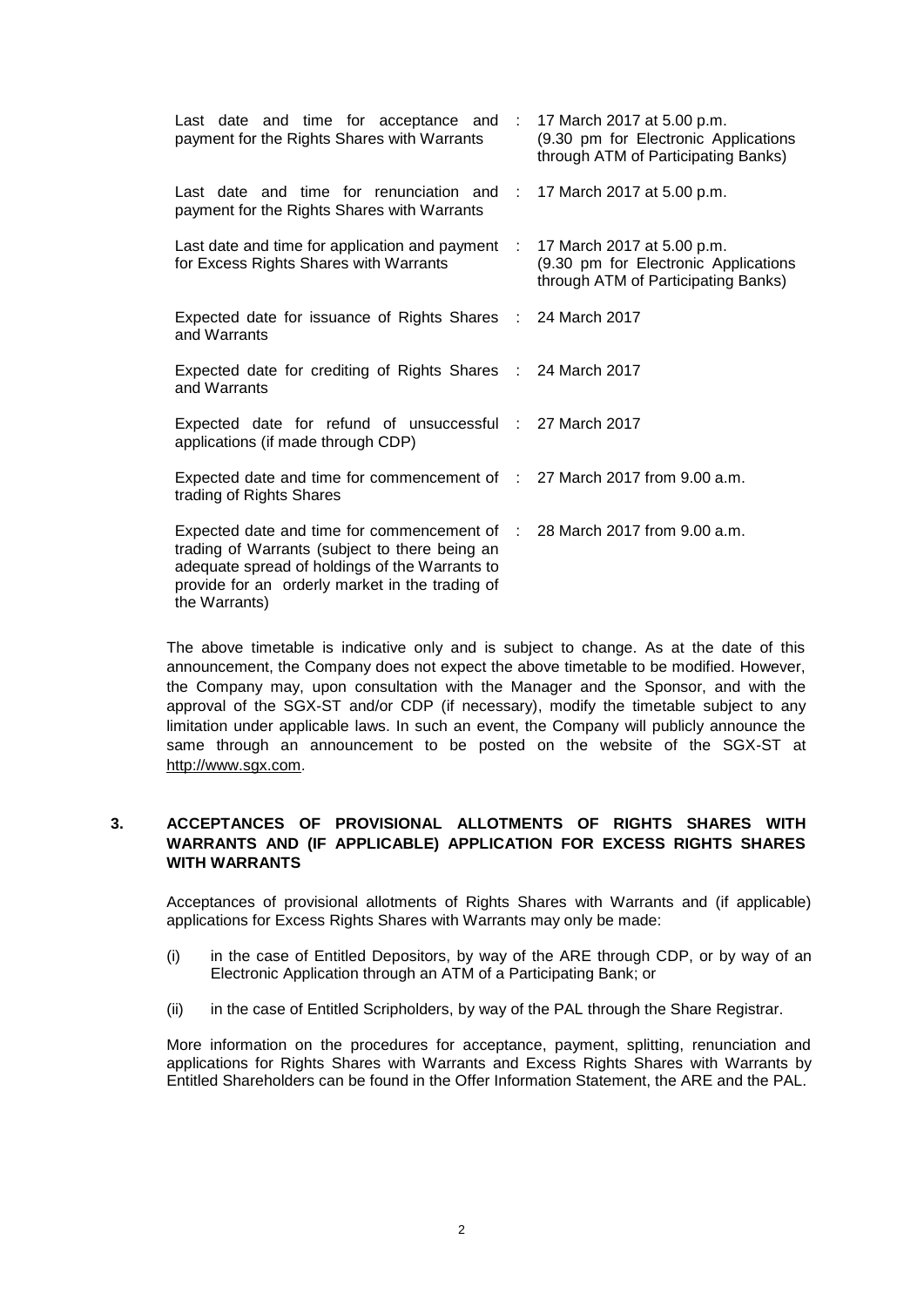#### **4. TRADING PERIOD FOR "NIL-PAID" RIGHTS SHARES WITH WARRANTS**

Trading for the provisional allotments of Rights Shares with Warrants on the Catalist (the "**nil-paid rights**") will commence from **9.00 a.m. on 3 March 2017** and will end at **5.00 p.m. on 13 March 2017**. Entitled Depositors who sell their nil-paid rights during this period need not forward the ARE to the Purchasers as arrangements will be made by CDP for a separate application and acceptance form for Rights Shares with Warrants (the "**ARS**") to be issued to the Purchasers.

Purchasers should note that CDP will, on behalf of the Company, send the Offer Information Statement and the ARS, by ordinary post and at the Purchasers' own risk, to their respective Singapore addresses as maintained in the records of CDP.

The Offer Information Statement and its accompanying documents will not be despatched to Foreign Purchasers. Subject to applicable laws, Foreign Purchasers who wish to accept the provisional allotments of Rights Shares with Warrants to their Securities Accounts should make the necessary arrangements with their Depository Agents or stockbrokers in Singapore. The Company further reserves the right to reject any acceptances of the Rights Shares with Warrants and/or any applications for Excess Rights Shares with Warrants where it believes, or has reason to believe, that such acceptance or application may violate the applicable legislation of any jurisdiction.

#### **5. COLLECTION OF THE OFFER INFORMATION STATEMENT**

Entitled Shareholders who do not receive the Offer Information Statement and its accompanying documents (the ARE or the PAL, as the case may be) may during the period up to 5.00 p.m. on 17 March 2017 (or such other time(s) and/or date(s) as may be announced from time to time by on behalf of the Company) obtain copies of the documents from:

| In the case of Entitled Depositors:                                                                               | In the case of Entitled Scripholders:                                                                                       |
|-------------------------------------------------------------------------------------------------------------------|-----------------------------------------------------------------------------------------------------------------------------|
| <b>CDP</b>                                                                                                        | Share Registrar of the Company                                                                                              |
| The Central Depository (Pte) Limited<br>9 North Buona Vista Drive<br>#01-19/20 The Metropolis<br>Singapore 138588 | Boardroom Corporate &<br>Advisory Services Pte. Ltd.<br>50 Raffles Place<br>#32-01 Singapore Land Tower<br>Singapore 048623 |

Purchasers who do not receive the ARS and the Offer Information Statement may obtain copies of the same from CDP (at the address stated above) during the period up to 5.00 p.m. on 17 March 2017 (or such other time(s) and/or date(s) as may be announced from time to time by or on behalf of the Company).

### **6. GENERAL**

This announcement is qualified in entirety by, and should be read in conjunction, with the full text of the Offer Information Statement. Where appropriate, further details will be disclosed in subsequent announcements.